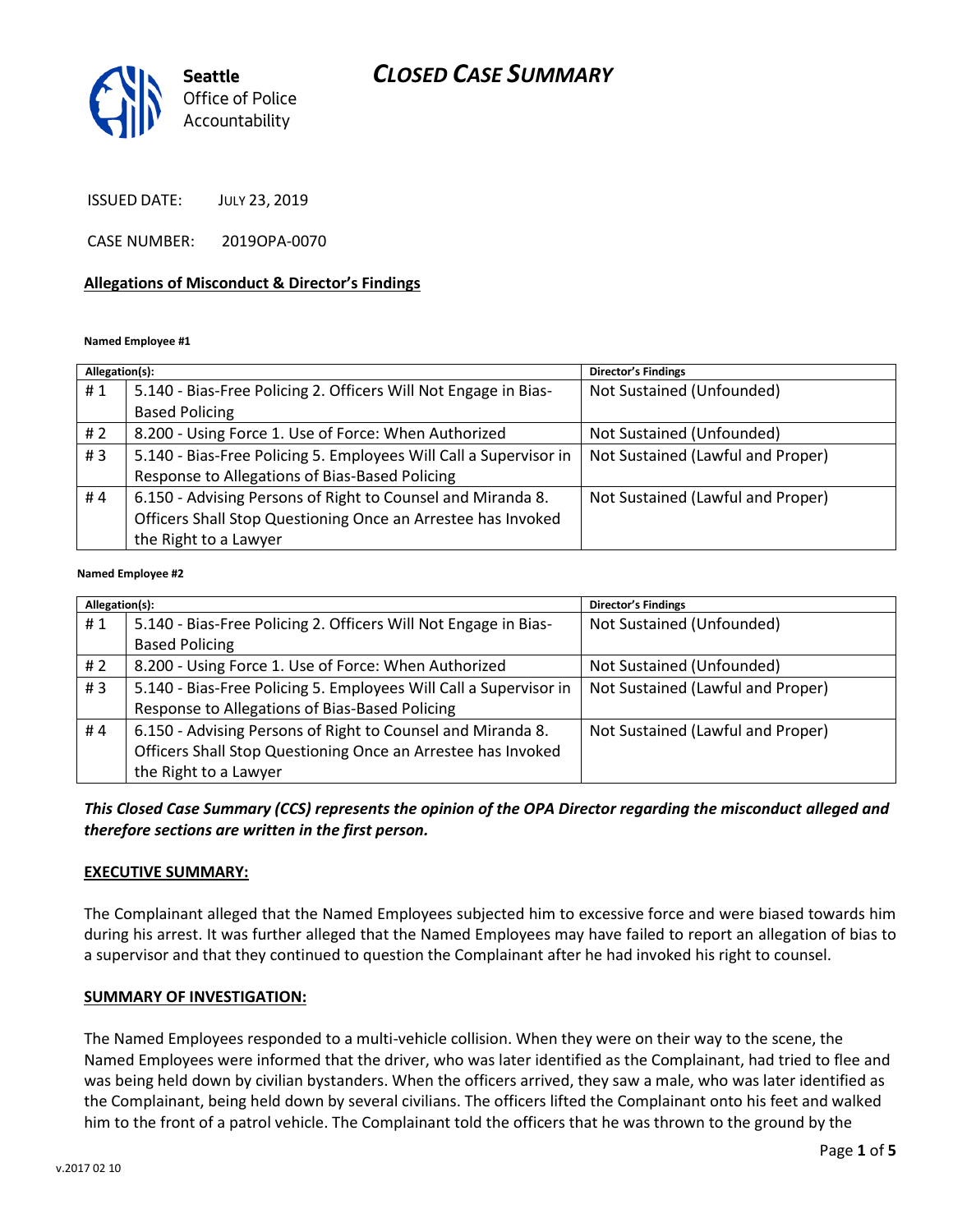

**Seattle** *Office of Police Accountability*

# *CLOSE CASE SUMMARY*

OPA CASE NUMBER: 2019OPA-0070

civilians and that, while he was intoxicated, he had been a passenger not a driver of the vehicle. The Complainant also contended that the vehicle did not belong to him. However, the officers' investigation verified that the vehicle was, in fact, registered to the Complainant. They also determined that he had suffered airbag burns, which was consistent with him being the driver. The officers performed Standard Field Sobriety Tests (SFSTs) on the Complainant. At the conclusion of those tests, the Complainant was taken into custody.

He was seated in the rear of the patrol vehicle and Miranda warnings were read to him. The Complainant was then transported to the precinct. During that time, he spoke on and off to the officers and to himself. When he arrived at the precinct, he requested a lawyer and asked for his Miranda right to be read to him. Named Employee #1 (NE#1) located a marijuana cigarette in the Complainant's pocket. The Complainant referenced that the marijuana was related to his religion and intimated that, by seizing the marijuana, the officers were discriminating against him. The officers subsequently transported the Complainant to the hospital for a blood draw. At that time, the issue of the Complainant's lawyer again came up. NE#1 told the Complainant that they were not going to summon his lawyer to the scene and that he would be released from the hospital after the blood draw. NE#1 asked the Complainant whether he had a lawyer on retainer due to his age. The Complainant stated that he did. The blood was taken and the Complainant was ultimately released.

## **ANALYSIS AND CONCLUSIONS:**

#### **Named Employee #1 - Allegations #1** *5.140 - Bias-Free Policing 2. Officers Will Not Engage in Bias-Based Policing*

The Complainant alleged that the Named Employees discriminated against him in two respects. First, he stated that they arrested him over the other involved parties to the crash due to the Complainant's Latino heritage. Second, he alleged that they discriminated against him due his religion when they seized his marijuana cigarette.

SPD policy prohibits biased policing, which it defines as "the different treatment of any person by officers motivated by any characteristic of protected classes under state, federal, and local laws as well other discernible personal characteristics of an individual." (SPD Policy 5.140.) This includes different treatment based on the race of the subject. (*See id*.)

Based on OPA's review of the evidence, both of the Complainant's allegations lack merit. The Complainant was taken into custody based on his conduct and on the fact that the officers believed that there was probable cause to arrest him for DUI, not because of his race. Moreover, the marijuana cigarette was located during a search incident to arrest and was taken from the Complainant for legitimate law enforcement reasons. This did not constitute discrimination against the Complainant due to his religion.

For the above reasons, I recommend that this allegation be Not Sustained – Unfounded as against both NE#1 and NE#2.

Recommended Finding: **Not Sustained (Unfounded)**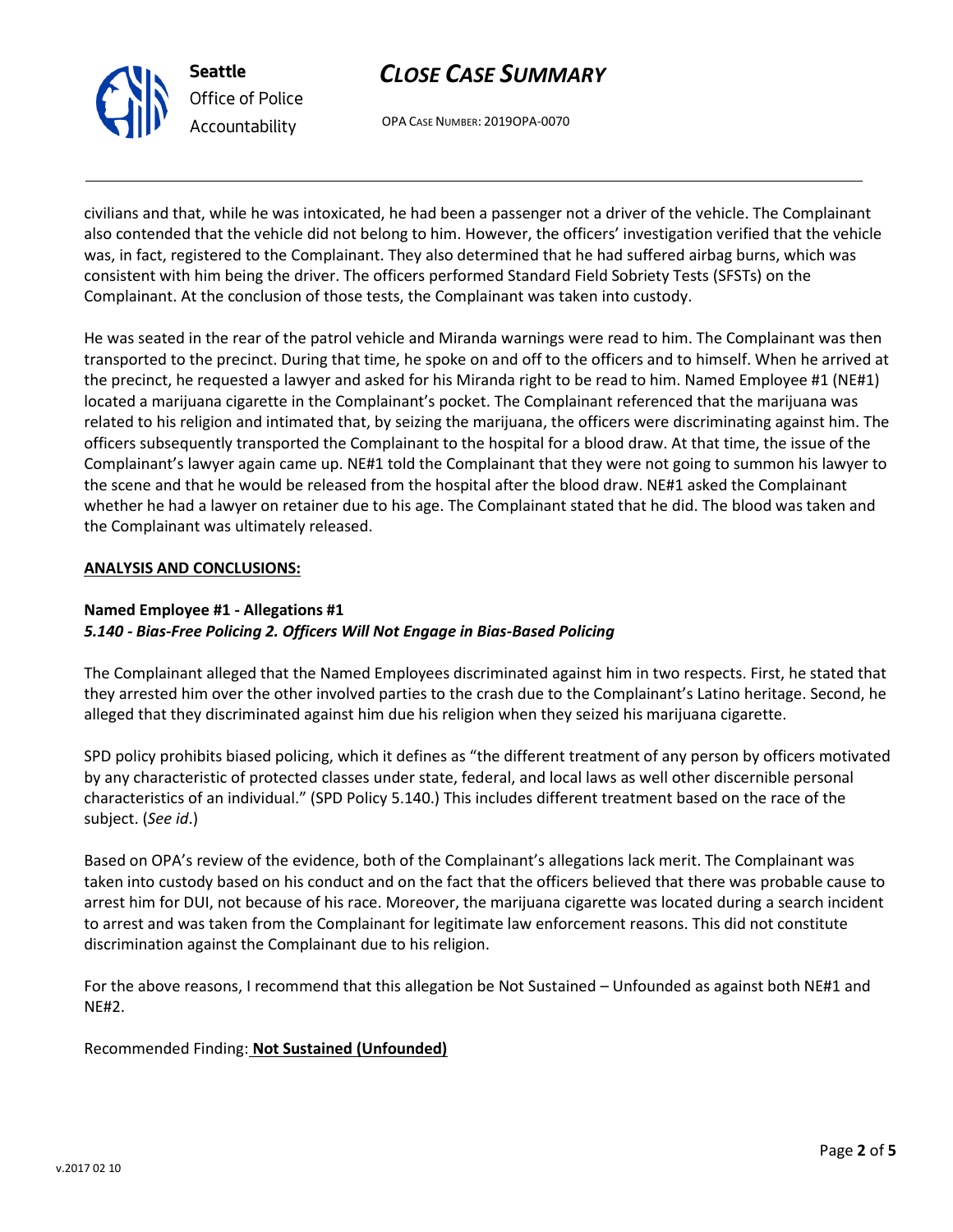## *CLOSE CASE SUMMARY*



OPA CASE NUMBER: 2019OPA-0070

## **Named Employee #1 - Allegation #2** *8.200 - Using Force 1. Use of Force: When Authorized*

When his arrest was screened with a Department supervisor, the Complainant alleged that he was subjected to excessive force by the Named Employees. It was unclear from OPA's review of the video, exactly when this force purportedly occurred and what acts the Named Employees were supposed to have perpetrated in this regard.

SPD Policy 8.200(1) requires that force used by officers be reasonable, necessary and proportional. Whether force is reasonable depends "on the totality of the circumstances" known to the officers at the time of the force and must be balanced against "the rights of the subject, in light of the circumstances surrounding the event." (SPD Policy 8.200(1).) The policy lists a number of factors that should be weighed when evaluating reasonableness. (*See id*.) Force is necessary where "no reasonably effective alternative appears to exist, and only then to the degree which is reasonable to effect a lawful purpose." (*Id*.) Lastly, the force used must be proportional to the threat posed to the officer. (*Id*.)

The video conclusively establishes that the Named Employees used no reportable force on the Complainant, let alone excessive force. Based on the objective evidence, the Complainant's allegation is clearly meritless and frivolous. As such, I recommend that this allegation be Not Sustained – Unfounded as against both NE#1 and NE#2.

## Recommended Finding: **Not Sustained (Unfounded)**

#### **Named Employee #1 - Allegation #3**

## *5.140 - Bias-Free Policing 5. Employees Will Call a Supervisor in Response to Allegations of Bias-Based Policing*

During its intake investigation, OPA reviewed the Blue Team Bias Review that was completed by the Named Employees' supervisor. The Bias Review did not contain any indication that the Named Employees requested that the supervisor come to the scene to investigate the Complainant's allegations of bias. Such a notification is required by SPD policy.

After classifying this allegation, OPA interviewed the supervisor. The supervisor told OPA that the officers did, in fact, call him to notify him of both allegations and that he mistakenly did not include this information in the Bias Review.

As the Named Employees complied with this policy, I recommend that this allegation be Not Sustained – Lawful and Proper as against both NE#1 and NE#2.

Recommended Finding: **Not Sustained (Lawful and Proper)**

#### **Named Employee #1 - Allegations #4**

*6.150 - Advising Persons of Right to Counsel and Miranda 8. Officers Shall Stop Questioning Once an Arrestee has Invoked the Right to a Lawyer*

SPD Policy 6.150-POL-8 requires that officers stop questioning an arrestee once the arrestee has invoked his right to counsel.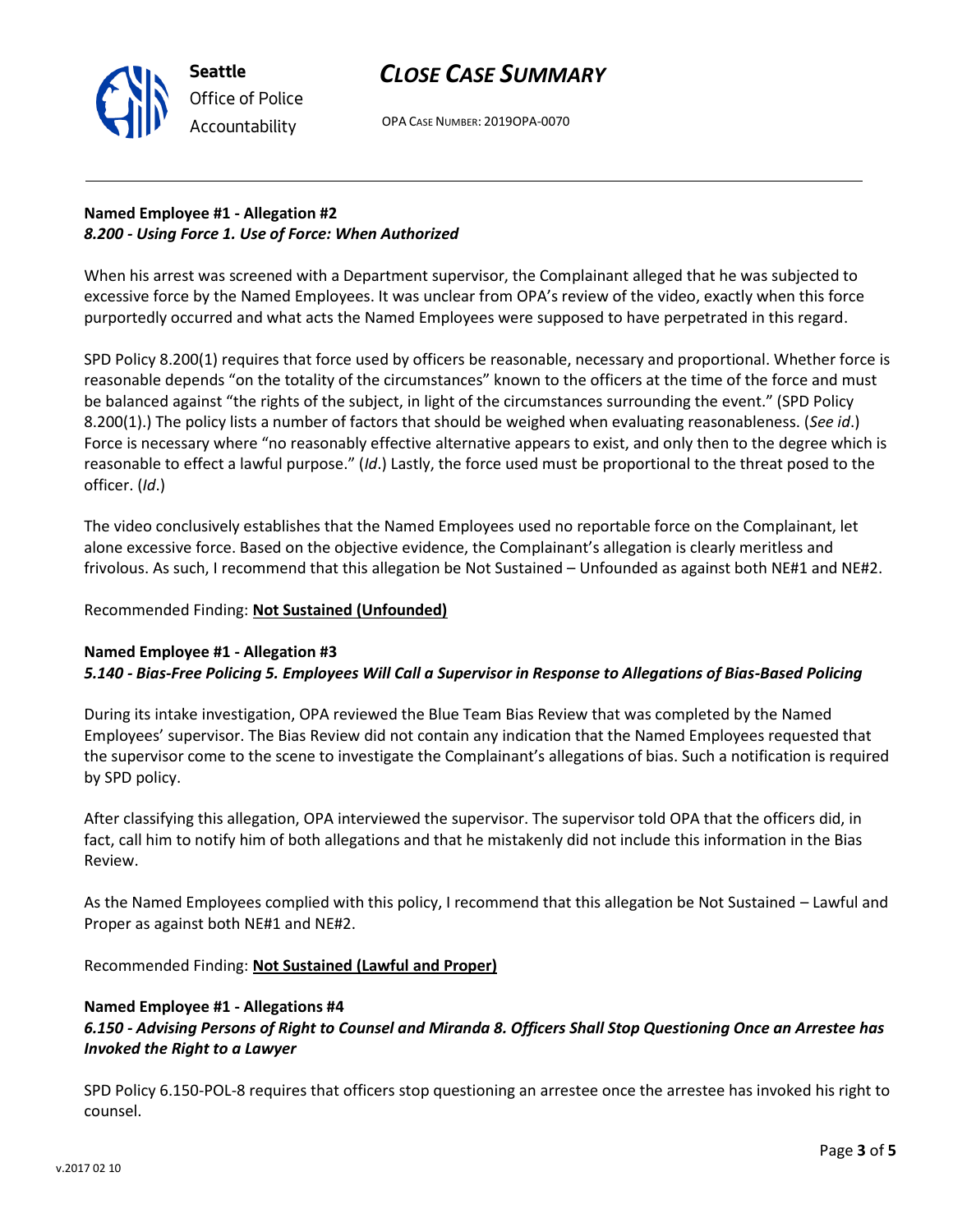# *CLOSE CASE SUMMARY*

OPA CASE NUMBER: 2019OPA-0070

The video captured that, prior to being transported to the hospital for the blood draw warrant to be executed, the Complainant invoked his right to counsel. The video also documented that the Named Employees informed the Complainant that they were not required to call his attorney to either the precinct or the hospital for the blood draw. While the Named Employees spoke with the Complainant after his invocation of his right to counsel, their questions were not substantive. As such, the issue here is whether the Named Employees were required to make the Complainant's counsel available prior to his blood being taken.

OPA knows of no legal authority standing for the proposition that counsel must be provided prior to a blood draw, even if requested. Unlike a BAC test, where counsel is required, there is no similar requirement for blood draw. This makes sense for several reasons. First, part of the BAC test involves seeking consent from the subject. Where a blood warrant has been applied for from a judge and obtained, no consent is required or sought. Similarly, while questions are asked during the BAC test process, a blood draw involves no questions and is not, in any way, testimonial.

For these reasons, the Named Employees were not required to make counsel available to the Complainant prior to the blood draw. As such, I recommend that this allegation be Not Sustained – Lawful and Proper.

## Recommended Finding: **Not Sustained (Lawful and Proper)**

## **Named Employee #2 - Allegations #1** *5.140 - Bias-Free Policing 2. Officers Will Not Engage in Bias-Based Policing*

For the same reasons as stated above (*see* Named Employee #1, Allegation #1), I recommend that this allegation be Not Sustained – Unfounded.

Recommended Finding: **Not Sustained (Unfounded)**

## **Named Employee #2 - Allegation #2** *8.200 - Using Force 1. Use of Force: When Authorized*

For the same reasons as stated above (*see* Named Employee #1, Allegation #2), I recommend that this allegation be Not Sustained – Unfounded.

Recommended Finding: **Not Sustained (Unfounded)**

## **Named Employee #2 - Allegation #3** *5.140 - Bias-Free Policing 5. Employees Will Call a Supervisor in Response to Allegations of Bias-Based Policing*

For the same reasons as stated above (*see* Named Employee #1, Allegation #3), I recommend that this allegation be Not Sustained – Lawful and Proper.

Recommended Finding: **Not Sustained (Lawful and Proper)**



**Seattle** *Office of Police Accountability*